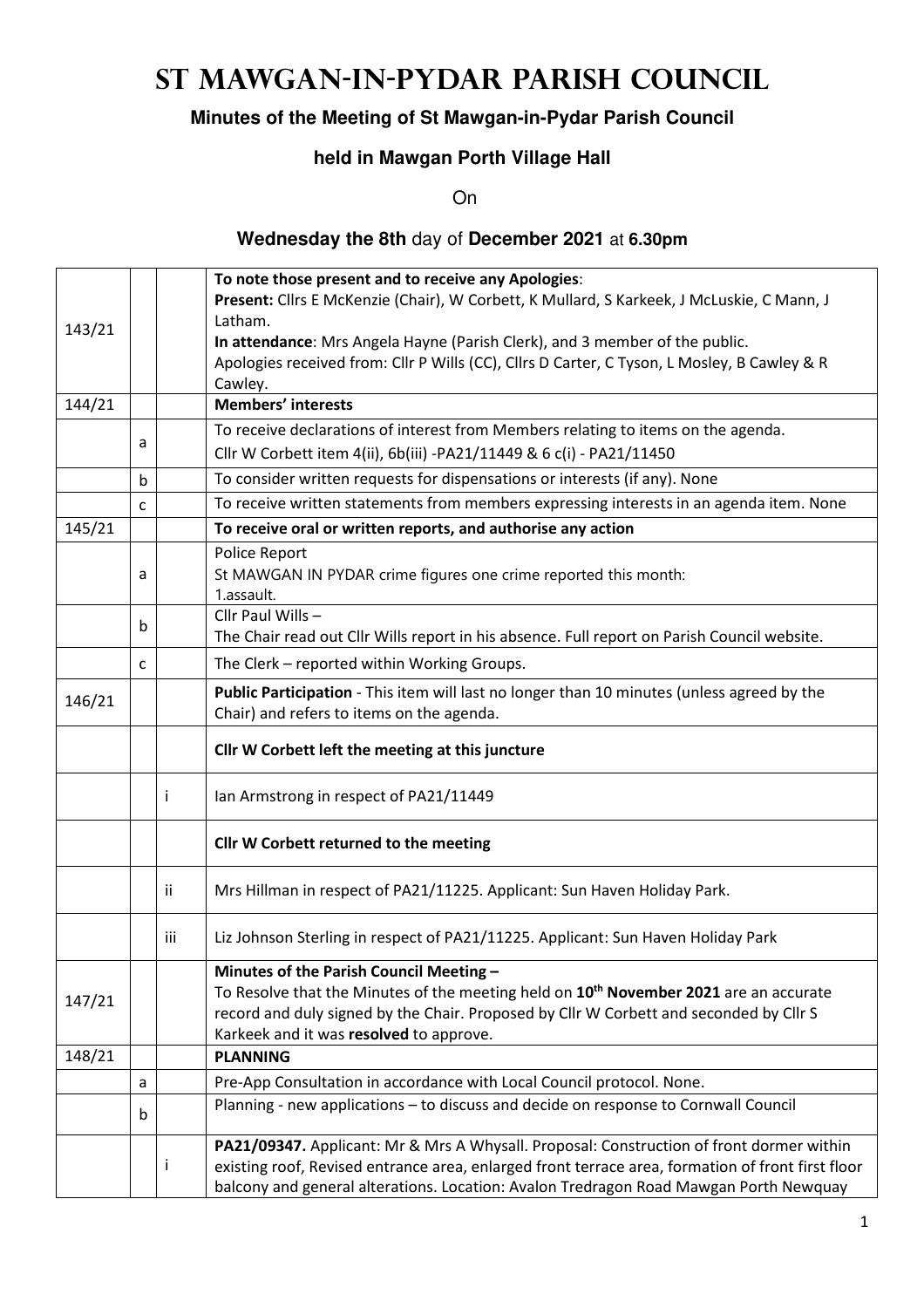|   |              | TR8 4DJ. Proposed by Cllr W Corbett and seconded by Cllr S Karkeek and it was resolved no                                                                                                  |
|---|--------------|--------------------------------------------------------------------------------------------------------------------------------------------------------------------------------------------|
|   |              | objection.                                                                                                                                                                                 |
|   |              | PA21/10900. Applicant: Mr and Mrs Birtwistle. Proposal: Variation of Condition 2 (approved                                                                                                 |
|   | ii           | plans) of Application No. PA21/03849 dated 23rd June 2021 (Single storey extension,<br>modifications, internal and reconfiguration, new roof covering). Location: Westwinds Gwel An        |
|   |              | Mor Trenance Mawgan Porth. Proposed by Cllr W Corbett and second by Cllr J McLuskie and it                                                                                                 |
|   |              | was resolved no objection.                                                                                                                                                                 |
|   |              | Cllr W Corbett left the meeting for the following item                                                                                                                                     |
|   |              | PA21/11449. Applicant Mr Luke Hopper. Proposal: Non-material amendment (1) to                                                                                                              |
|   |              | Application No. PA19/06928 dated 26th February 2020 for Demolition of farm buildings &                                                                                                     |
|   |              | construction of two dwellings (Prior Approval previously granted for conversion of two                                                                                                     |
|   | iii          | dwellings under PA19/04115), namely, rotation of proposals of approx. 45 degrees; improve                                                                                                  |
|   |              | Compliance Part M; reduce visual impact; improve sensitive design form; reduce overheating                                                                                                 |
|   |              | issue with current approval and provide design proposal with planet in mind. Location: Barn                                                                                                |
|   |              | Northeast of High Cove Farm Trenance Mawgan Porth Cornwall TR8 4BY. Cllr C Mann                                                                                                            |
|   |              | proposed and Cllr S Karkeek and it was resolved to object. Cllr J Latham abstained.                                                                                                        |
|   |              | The Chair altered the order of the Agenda to consider item 6c(i) - PA21/11450. Applicant Mr<br>Luke Hopper.                                                                                |
|   |              | PA21/11450. Applicant Mr Luke Hopper. Proposal: Demolition of farm buildings and                                                                                                           |
|   |              | construction of two dwellings (Prior Approval previously granted for conversion of two                                                                                                     |
|   | iv           | dwellings under PA19/04115) with variation of condition 1 (approved plans) and 4                                                                                                           |
|   |              | (landscaping) in respect of decision PA19/06928 dated 26.02.20. Location: Barn North East Of                                                                                               |
|   |              | High Cove Farm Trenance Mawgan Porth. Cllr C Mann proposed and Cllr S Karkeek and it was                                                                                                   |
|   |              | resolved to object. Cllr J Latham abstained.                                                                                                                                               |
|   |              | Cllr W Corbett returned to the meeting                                                                                                                                                     |
|   |              | PA21/11185. Applicant: Mr Hawkey. Proposal: Listed Building Consent for replacement of                                                                                                     |
|   | $\mathsf{V}$ | windows to Farmhouse. Location: Lanherne Barton Farm Long Lane St Mawgan TR8                                                                                                               |
|   |              | 4ER. Proposed by Cllr S Karkeek and seconded by Cllr C Mann and it was resolved no<br>objection.                                                                                           |
|   |              | PA21/11225. Applicant: Sun Haven Holiday Park. Proposal: Certificate of Lawful Development                                                                                                 |
|   |              | for an Existing Use of land as a caravan site all year round in breach of Condition 1 of Decision                                                                                          |
|   | vi           | Notice No. 75/1359. Location: Sun Haven Holiday Park Mawgan Porth TR8 4BQ. Proposed by                                                                                                     |
|   |              | Cllr W Corbett and seconded by Cllr S Karkeek and it was resolved to object.                                                                                                               |
|   |              | PA21/11595. Applicant: Western Power. Proposal: proposed works on site to stand 12 new                                                                                                     |
|   |              | poleiwith 5 associated stay wires in the highway verge to support 1006m of overhead 11kv                                                                                                   |
|   | vii          | conductors and will take an underground cable into private land to a new pole with a lazy leg                                                                                              |
|   |              | which will support a three-phase transformer. From this transformer an underground cable                                                                                                   |
|   |              | will provide a new connection to a single customer. Street Record Mawgan Porth. Proposed<br>by Cllr W Corbett and seconded by Cllr L McKenzie and it was resolved no objection.            |
| C |              | To consider planning applications received before meeting                                                                                                                                  |
|   |              | PA21/11945. Applicant: Dr Jonathan Cooper. Proposal: Works to trees in a conservation area                                                                                                 |
|   | j.           | (CA), to reduce the crown of a willow tree. Location: Hylton Lanvean St Mawgan.                                                                                                            |
|   |              | Will be decided under delegated authority.                                                                                                                                                 |
|   |              | PA21/10754. Applicant Mr & Mrs Chris & Fiona Heritage. Proposal: Demolition of existing                                                                                                    |
|   |              | dwelling and construction of replacement dwelling (resubmission of application ref.                                                                                                        |
|   | ii           | PA18/04468 granted planning permission under appeal ref. APP/D0840/W/19/3224149).                                                                                                          |
|   |              | Location: Beach View Trenance Mawgan Porth. It was resolved to defer to January meeting                                                                                                    |
|   |              | due to late receipt of notice.                                                                                                                                                             |
|   | iii          | PA21/08875. Applicant: Miss Moira Dixon. Proposal: Retrospective application for the division<br>of Bro Tref House and Bro Tref Cottage into two separate dwellings. Location: Bro-Tref St |
|   |              | Mawgan TR8 4EN. It was resolved to defer to January meeting due to late receipt of notice.                                                                                                 |
| d |              | To note Advice and Decisions by Cornwall Council:                                                                                                                                          |
|   |              |                                                                                                                                                                                            |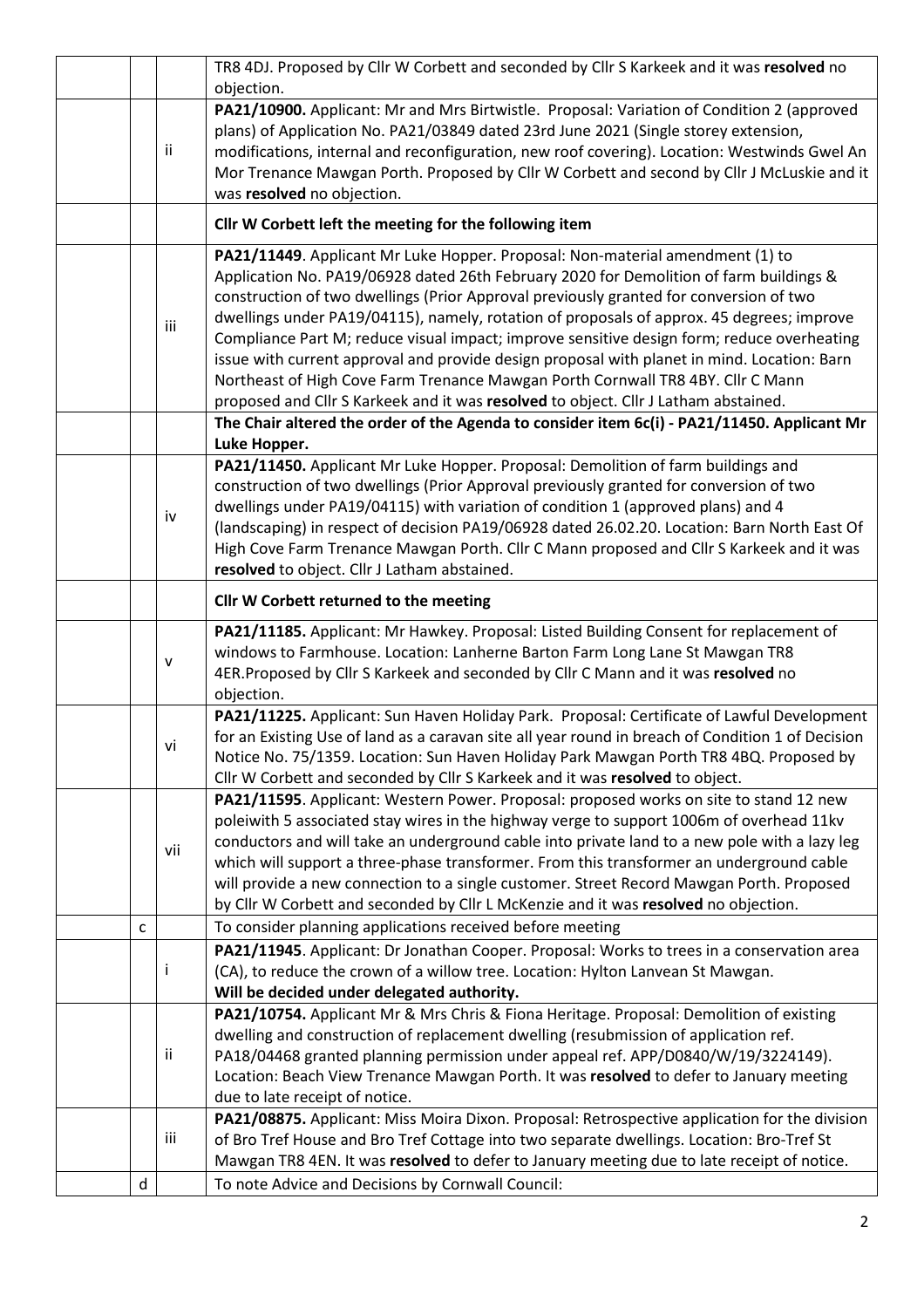| for Drive-in Cinema. Location: Land Known as Leans Field North of Trevarrian Hill Trevarrian<br>Ť<br>Newquay Cornwall TR8 4AD. Noted.<br>PA21/09187 WITHDRAWN Applicant: Mr M Etherington. Proposal: Application for Outline<br>Planning Permission with all matters reserved for the construction of proposed new dwelling.<br>ii<br>Location: The Lodge Road from Five Lanes To Trevenna Cross Trevenna Cross St Mawgan TR8<br>4HA. Noted.<br>PA21/10144 Decided not to make a TPO (TCA apps) Applicant: Mrs Angela Hayne Location:<br>iii<br>Mawgan-In-Pydar Playing Field St Mawgan Cornwall Proposal: Application for tree works<br>within a conservation area: Felling of an Alder tree and Sycamore tree. Noted.<br>PA21/07385 APPROVED Applicant: Mr Robert May. Proposal: Listed Building Consent for<br>iv<br>internal refurbishment, repairs to entrance and new rooflight. Location: The Old Rectory<br>Lodge The Old Rectory St Mawgan TR8 4EZ. Noted.<br>PA21/09308 APPROVED. Applicant: Mr. and Mrs. B and S James. Proposal: Demolition of<br>existing conservatory and construction of garden room together with associated works<br>$\mathsf{v}$<br>including balcony along the southwest elevation. Location: Fourburrows Trenance Mawgan<br>Porth. Noted.<br>PA21/10273 Decided not to make a TPO (TCA apps). Applicant: The Craft Shop. . Location: The<br>Craft Shop Long Lane St Mawgan TR8 4ER Proposal: Works to trees in a Conservation Area,<br>vi<br>namely, Ash trees T1, T2, T3, T4, T5, T6 and T7 - to remove all these trees due to ash die back.<br>Noted.<br>vi<br>PA20/09930 REFUSED (see below)<br>vii<br>PA21/05993 REFUSED (see below)<br>To note Advice and Decisions by The Planning Inspectorate. None.<br>e<br>$\mathsf{f}$<br>To note Advice and Decisions by Cornwall Planning Committee.<br>Cllr Corbett attended on behalf of the Parish Council to maintain objection.<br>PA20/09930 REFUSED - Applicant: Mr A Wreford. Proposal: Outline Application for the<br>construction of detached dwellinghouse, and provision of new vehicular access (all other<br>Ť<br>matters reserved). Location: Land South East of Chyvounder Trenance Mawgan Porth TR8<br>4BT. Noted.<br>PA21/05993 REFUSED. Applicant: Mr & Mrs Harrington. Proposal: Proposed extension and<br>ii<br>internal alterations. Location: The Cottage Trevarrian TR8 4AH. Noted.<br>5 day-Protocol for Local Councils. None.<br>g<br>To discuss planning enforcement issues - to refer any new issues and updates - if any<br>h<br>WORKING GROUPS - to receive reports (if any), and agree any necessary action and<br>149/21<br>expenditure:<br>Amenities: Alder Tree blown down featured in planning application 6d(iii). The Chair thanked<br>Simon Plant who was assisted by Mike Farmer for its swift removal Birch Utilities assessing<br>a<br>all trees in that area including leaning Oak, on behalf of Western Power. Tom Preddy also<br>assessing Oak tree for recommended works to reduce load.<br>Burial Ground - Members reported that it was looking properly maintained.<br>N J Plant - Fabrication of Cemetery gates due to be started 4 <sup>th</sup> January.<br>Ť<br>Additional Memorial Inscription - Marlene Thomas. It was resolved to approve.<br>ii<br>Playing Field/playground - all looking well maintained.<br>Tree replanting - Forestry Officer advice received as to suitable species for Playing Field and |  |   |     | PA21/06058 REFUSED Applicant: Mr Linley Lewis. Proposal: Temporary change of use of land                            |  |  |  |  |
|-------------------------------------------------------------------------------------------------------------------------------------------------------------------------------------------------------------------------------------------------------------------------------------------------------------------------------------------------------------------------------------------------------------------------------------------------------------------------------------------------------------------------------------------------------------------------------------------------------------------------------------------------------------------------------------------------------------------------------------------------------------------------------------------------------------------------------------------------------------------------------------------------------------------------------------------------------------------------------------------------------------------------------------------------------------------------------------------------------------------------------------------------------------------------------------------------------------------------------------------------------------------------------------------------------------------------------------------------------------------------------------------------------------------------------------------------------------------------------------------------------------------------------------------------------------------------------------------------------------------------------------------------------------------------------------------------------------------------------------------------------------------------------------------------------------------------------------------------------------------------------------------------------------------------------------------------------------------------------------------------------------------------------------------------------------------------------------------------------------------------------------------------------------------------------------------------------------------------------------------------------------------------------------------------------------------------------------------------------------------------------------------------------------------------------------------------------------------------------------------------------------------------------------------------------------------------------------------------------------------------------------------------------------------------------------------------------------------------------------------------------------------------------------------------------------------------------------------------------------------------------------------------------------------------------------------------------------------------------------------------------------------------------------------------------------------------------------------------------------------------------------------------------------------------------------------------------------------------------------------------------------------------------------------------------------------------------------------------------------------------------------------------------------------------------------------------------|--|---|-----|---------------------------------------------------------------------------------------------------------------------|--|--|--|--|
|                                                                                                                                                                                                                                                                                                                                                                                                                                                                                                                                                                                                                                                                                                                                                                                                                                                                                                                                                                                                                                                                                                                                                                                                                                                                                                                                                                                                                                                                                                                                                                                                                                                                                                                                                                                                                                                                                                                                                                                                                                                                                                                                                                                                                                                                                                                                                                                                                                                                                                                                                                                                                                                                                                                                                                                                                                                                                                                                                                                                                                                                                                                                                                                                                                                                                                                                                                                                                                                       |  |   |     |                                                                                                                     |  |  |  |  |
|                                                                                                                                                                                                                                                                                                                                                                                                                                                                                                                                                                                                                                                                                                                                                                                                                                                                                                                                                                                                                                                                                                                                                                                                                                                                                                                                                                                                                                                                                                                                                                                                                                                                                                                                                                                                                                                                                                                                                                                                                                                                                                                                                                                                                                                                                                                                                                                                                                                                                                                                                                                                                                                                                                                                                                                                                                                                                                                                                                                                                                                                                                                                                                                                                                                                                                                                                                                                                                                       |  |   |     |                                                                                                                     |  |  |  |  |
|                                                                                                                                                                                                                                                                                                                                                                                                                                                                                                                                                                                                                                                                                                                                                                                                                                                                                                                                                                                                                                                                                                                                                                                                                                                                                                                                                                                                                                                                                                                                                                                                                                                                                                                                                                                                                                                                                                                                                                                                                                                                                                                                                                                                                                                                                                                                                                                                                                                                                                                                                                                                                                                                                                                                                                                                                                                                                                                                                                                                                                                                                                                                                                                                                                                                                                                                                                                                                                                       |  |   |     |                                                                                                                     |  |  |  |  |
|                                                                                                                                                                                                                                                                                                                                                                                                                                                                                                                                                                                                                                                                                                                                                                                                                                                                                                                                                                                                                                                                                                                                                                                                                                                                                                                                                                                                                                                                                                                                                                                                                                                                                                                                                                                                                                                                                                                                                                                                                                                                                                                                                                                                                                                                                                                                                                                                                                                                                                                                                                                                                                                                                                                                                                                                                                                                                                                                                                                                                                                                                                                                                                                                                                                                                                                                                                                                                                                       |  |   |     |                                                                                                                     |  |  |  |  |
|                                                                                                                                                                                                                                                                                                                                                                                                                                                                                                                                                                                                                                                                                                                                                                                                                                                                                                                                                                                                                                                                                                                                                                                                                                                                                                                                                                                                                                                                                                                                                                                                                                                                                                                                                                                                                                                                                                                                                                                                                                                                                                                                                                                                                                                                                                                                                                                                                                                                                                                                                                                                                                                                                                                                                                                                                                                                                                                                                                                                                                                                                                                                                                                                                                                                                                                                                                                                                                                       |  |   |     |                                                                                                                     |  |  |  |  |
|                                                                                                                                                                                                                                                                                                                                                                                                                                                                                                                                                                                                                                                                                                                                                                                                                                                                                                                                                                                                                                                                                                                                                                                                                                                                                                                                                                                                                                                                                                                                                                                                                                                                                                                                                                                                                                                                                                                                                                                                                                                                                                                                                                                                                                                                                                                                                                                                                                                                                                                                                                                                                                                                                                                                                                                                                                                                                                                                                                                                                                                                                                                                                                                                                                                                                                                                                                                                                                                       |  |   |     |                                                                                                                     |  |  |  |  |
|                                                                                                                                                                                                                                                                                                                                                                                                                                                                                                                                                                                                                                                                                                                                                                                                                                                                                                                                                                                                                                                                                                                                                                                                                                                                                                                                                                                                                                                                                                                                                                                                                                                                                                                                                                                                                                                                                                                                                                                                                                                                                                                                                                                                                                                                                                                                                                                                                                                                                                                                                                                                                                                                                                                                                                                                                                                                                                                                                                                                                                                                                                                                                                                                                                                                                                                                                                                                                                                       |  |   |     |                                                                                                                     |  |  |  |  |
|                                                                                                                                                                                                                                                                                                                                                                                                                                                                                                                                                                                                                                                                                                                                                                                                                                                                                                                                                                                                                                                                                                                                                                                                                                                                                                                                                                                                                                                                                                                                                                                                                                                                                                                                                                                                                                                                                                                                                                                                                                                                                                                                                                                                                                                                                                                                                                                                                                                                                                                                                                                                                                                                                                                                                                                                                                                                                                                                                                                                                                                                                                                                                                                                                                                                                                                                                                                                                                                       |  |   |     |                                                                                                                     |  |  |  |  |
|                                                                                                                                                                                                                                                                                                                                                                                                                                                                                                                                                                                                                                                                                                                                                                                                                                                                                                                                                                                                                                                                                                                                                                                                                                                                                                                                                                                                                                                                                                                                                                                                                                                                                                                                                                                                                                                                                                                                                                                                                                                                                                                                                                                                                                                                                                                                                                                                                                                                                                                                                                                                                                                                                                                                                                                                                                                                                                                                                                                                                                                                                                                                                                                                                                                                                                                                                                                                                                                       |  |   |     |                                                                                                                     |  |  |  |  |
|                                                                                                                                                                                                                                                                                                                                                                                                                                                                                                                                                                                                                                                                                                                                                                                                                                                                                                                                                                                                                                                                                                                                                                                                                                                                                                                                                                                                                                                                                                                                                                                                                                                                                                                                                                                                                                                                                                                                                                                                                                                                                                                                                                                                                                                                                                                                                                                                                                                                                                                                                                                                                                                                                                                                                                                                                                                                                                                                                                                                                                                                                                                                                                                                                                                                                                                                                                                                                                                       |  |   |     |                                                                                                                     |  |  |  |  |
|                                                                                                                                                                                                                                                                                                                                                                                                                                                                                                                                                                                                                                                                                                                                                                                                                                                                                                                                                                                                                                                                                                                                                                                                                                                                                                                                                                                                                                                                                                                                                                                                                                                                                                                                                                                                                                                                                                                                                                                                                                                                                                                                                                                                                                                                                                                                                                                                                                                                                                                                                                                                                                                                                                                                                                                                                                                                                                                                                                                                                                                                                                                                                                                                                                                                                                                                                                                                                                                       |  |   |     |                                                                                                                     |  |  |  |  |
|                                                                                                                                                                                                                                                                                                                                                                                                                                                                                                                                                                                                                                                                                                                                                                                                                                                                                                                                                                                                                                                                                                                                                                                                                                                                                                                                                                                                                                                                                                                                                                                                                                                                                                                                                                                                                                                                                                                                                                                                                                                                                                                                                                                                                                                                                                                                                                                                                                                                                                                                                                                                                                                                                                                                                                                                                                                                                                                                                                                                                                                                                                                                                                                                                                                                                                                                                                                                                                                       |  |   |     |                                                                                                                     |  |  |  |  |
|                                                                                                                                                                                                                                                                                                                                                                                                                                                                                                                                                                                                                                                                                                                                                                                                                                                                                                                                                                                                                                                                                                                                                                                                                                                                                                                                                                                                                                                                                                                                                                                                                                                                                                                                                                                                                                                                                                                                                                                                                                                                                                                                                                                                                                                                                                                                                                                                                                                                                                                                                                                                                                                                                                                                                                                                                                                                                                                                                                                                                                                                                                                                                                                                                                                                                                                                                                                                                                                       |  |   |     |                                                                                                                     |  |  |  |  |
|                                                                                                                                                                                                                                                                                                                                                                                                                                                                                                                                                                                                                                                                                                                                                                                                                                                                                                                                                                                                                                                                                                                                                                                                                                                                                                                                                                                                                                                                                                                                                                                                                                                                                                                                                                                                                                                                                                                                                                                                                                                                                                                                                                                                                                                                                                                                                                                                                                                                                                                                                                                                                                                                                                                                                                                                                                                                                                                                                                                                                                                                                                                                                                                                                                                                                                                                                                                                                                                       |  |   |     |                                                                                                                     |  |  |  |  |
|                                                                                                                                                                                                                                                                                                                                                                                                                                                                                                                                                                                                                                                                                                                                                                                                                                                                                                                                                                                                                                                                                                                                                                                                                                                                                                                                                                                                                                                                                                                                                                                                                                                                                                                                                                                                                                                                                                                                                                                                                                                                                                                                                                                                                                                                                                                                                                                                                                                                                                                                                                                                                                                                                                                                                                                                                                                                                                                                                                                                                                                                                                                                                                                                                                                                                                                                                                                                                                                       |  |   |     |                                                                                                                     |  |  |  |  |
|                                                                                                                                                                                                                                                                                                                                                                                                                                                                                                                                                                                                                                                                                                                                                                                                                                                                                                                                                                                                                                                                                                                                                                                                                                                                                                                                                                                                                                                                                                                                                                                                                                                                                                                                                                                                                                                                                                                                                                                                                                                                                                                                                                                                                                                                                                                                                                                                                                                                                                                                                                                                                                                                                                                                                                                                                                                                                                                                                                                                                                                                                                                                                                                                                                                                                                                                                                                                                                                       |  |   |     |                                                                                                                     |  |  |  |  |
|                                                                                                                                                                                                                                                                                                                                                                                                                                                                                                                                                                                                                                                                                                                                                                                                                                                                                                                                                                                                                                                                                                                                                                                                                                                                                                                                                                                                                                                                                                                                                                                                                                                                                                                                                                                                                                                                                                                                                                                                                                                                                                                                                                                                                                                                                                                                                                                                                                                                                                                                                                                                                                                                                                                                                                                                                                                                                                                                                                                                                                                                                                                                                                                                                                                                                                                                                                                                                                                       |  |   |     |                                                                                                                     |  |  |  |  |
|                                                                                                                                                                                                                                                                                                                                                                                                                                                                                                                                                                                                                                                                                                                                                                                                                                                                                                                                                                                                                                                                                                                                                                                                                                                                                                                                                                                                                                                                                                                                                                                                                                                                                                                                                                                                                                                                                                                                                                                                                                                                                                                                                                                                                                                                                                                                                                                                                                                                                                                                                                                                                                                                                                                                                                                                                                                                                                                                                                                                                                                                                                                                                                                                                                                                                                                                                                                                                                                       |  |   |     |                                                                                                                     |  |  |  |  |
|                                                                                                                                                                                                                                                                                                                                                                                                                                                                                                                                                                                                                                                                                                                                                                                                                                                                                                                                                                                                                                                                                                                                                                                                                                                                                                                                                                                                                                                                                                                                                                                                                                                                                                                                                                                                                                                                                                                                                                                                                                                                                                                                                                                                                                                                                                                                                                                                                                                                                                                                                                                                                                                                                                                                                                                                                                                                                                                                                                                                                                                                                                                                                                                                                                                                                                                                                                                                                                                       |  |   |     |                                                                                                                     |  |  |  |  |
|                                                                                                                                                                                                                                                                                                                                                                                                                                                                                                                                                                                                                                                                                                                                                                                                                                                                                                                                                                                                                                                                                                                                                                                                                                                                                                                                                                                                                                                                                                                                                                                                                                                                                                                                                                                                                                                                                                                                                                                                                                                                                                                                                                                                                                                                                                                                                                                                                                                                                                                                                                                                                                                                                                                                                                                                                                                                                                                                                                                                                                                                                                                                                                                                                                                                                                                                                                                                                                                       |  |   |     |                                                                                                                     |  |  |  |  |
|                                                                                                                                                                                                                                                                                                                                                                                                                                                                                                                                                                                                                                                                                                                                                                                                                                                                                                                                                                                                                                                                                                                                                                                                                                                                                                                                                                                                                                                                                                                                                                                                                                                                                                                                                                                                                                                                                                                                                                                                                                                                                                                                                                                                                                                                                                                                                                                                                                                                                                                                                                                                                                                                                                                                                                                                                                                                                                                                                                                                                                                                                                                                                                                                                                                                                                                                                                                                                                                       |  |   |     |                                                                                                                     |  |  |  |  |
|                                                                                                                                                                                                                                                                                                                                                                                                                                                                                                                                                                                                                                                                                                                                                                                                                                                                                                                                                                                                                                                                                                                                                                                                                                                                                                                                                                                                                                                                                                                                                                                                                                                                                                                                                                                                                                                                                                                                                                                                                                                                                                                                                                                                                                                                                                                                                                                                                                                                                                                                                                                                                                                                                                                                                                                                                                                                                                                                                                                                                                                                                                                                                                                                                                                                                                                                                                                                                                                       |  |   |     |                                                                                                                     |  |  |  |  |
|                                                                                                                                                                                                                                                                                                                                                                                                                                                                                                                                                                                                                                                                                                                                                                                                                                                                                                                                                                                                                                                                                                                                                                                                                                                                                                                                                                                                                                                                                                                                                                                                                                                                                                                                                                                                                                                                                                                                                                                                                                                                                                                                                                                                                                                                                                                                                                                                                                                                                                                                                                                                                                                                                                                                                                                                                                                                                                                                                                                                                                                                                                                                                                                                                                                                                                                                                                                                                                                       |  |   |     |                                                                                                                     |  |  |  |  |
|                                                                                                                                                                                                                                                                                                                                                                                                                                                                                                                                                                                                                                                                                                                                                                                                                                                                                                                                                                                                                                                                                                                                                                                                                                                                                                                                                                                                                                                                                                                                                                                                                                                                                                                                                                                                                                                                                                                                                                                                                                                                                                                                                                                                                                                                                                                                                                                                                                                                                                                                                                                                                                                                                                                                                                                                                                                                                                                                                                                                                                                                                                                                                                                                                                                                                                                                                                                                                                                       |  |   |     |                                                                                                                     |  |  |  |  |
|                                                                                                                                                                                                                                                                                                                                                                                                                                                                                                                                                                                                                                                                                                                                                                                                                                                                                                                                                                                                                                                                                                                                                                                                                                                                                                                                                                                                                                                                                                                                                                                                                                                                                                                                                                                                                                                                                                                                                                                                                                                                                                                                                                                                                                                                                                                                                                                                                                                                                                                                                                                                                                                                                                                                                                                                                                                                                                                                                                                                                                                                                                                                                                                                                                                                                                                                                                                                                                                       |  |   |     |                                                                                                                     |  |  |  |  |
|                                                                                                                                                                                                                                                                                                                                                                                                                                                                                                                                                                                                                                                                                                                                                                                                                                                                                                                                                                                                                                                                                                                                                                                                                                                                                                                                                                                                                                                                                                                                                                                                                                                                                                                                                                                                                                                                                                                                                                                                                                                                                                                                                                                                                                                                                                                                                                                                                                                                                                                                                                                                                                                                                                                                                                                                                                                                                                                                                                                                                                                                                                                                                                                                                                                                                                                                                                                                                                                       |  |   |     |                                                                                                                     |  |  |  |  |
|                                                                                                                                                                                                                                                                                                                                                                                                                                                                                                                                                                                                                                                                                                                                                                                                                                                                                                                                                                                                                                                                                                                                                                                                                                                                                                                                                                                                                                                                                                                                                                                                                                                                                                                                                                                                                                                                                                                                                                                                                                                                                                                                                                                                                                                                                                                                                                                                                                                                                                                                                                                                                                                                                                                                                                                                                                                                                                                                                                                                                                                                                                                                                                                                                                                                                                                                                                                                                                                       |  |   |     |                                                                                                                     |  |  |  |  |
|                                                                                                                                                                                                                                                                                                                                                                                                                                                                                                                                                                                                                                                                                                                                                                                                                                                                                                                                                                                                                                                                                                                                                                                                                                                                                                                                                                                                                                                                                                                                                                                                                                                                                                                                                                                                                                                                                                                                                                                                                                                                                                                                                                                                                                                                                                                                                                                                                                                                                                                                                                                                                                                                                                                                                                                                                                                                                                                                                                                                                                                                                                                                                                                                                                                                                                                                                                                                                                                       |  |   |     |                                                                                                                     |  |  |  |  |
|                                                                                                                                                                                                                                                                                                                                                                                                                                                                                                                                                                                                                                                                                                                                                                                                                                                                                                                                                                                                                                                                                                                                                                                                                                                                                                                                                                                                                                                                                                                                                                                                                                                                                                                                                                                                                                                                                                                                                                                                                                                                                                                                                                                                                                                                                                                                                                                                                                                                                                                                                                                                                                                                                                                                                                                                                                                                                                                                                                                                                                                                                                                                                                                                                                                                                                                                                                                                                                                       |  |   |     |                                                                                                                     |  |  |  |  |
|                                                                                                                                                                                                                                                                                                                                                                                                                                                                                                                                                                                                                                                                                                                                                                                                                                                                                                                                                                                                                                                                                                                                                                                                                                                                                                                                                                                                                                                                                                                                                                                                                                                                                                                                                                                                                                                                                                                                                                                                                                                                                                                                                                                                                                                                                                                                                                                                                                                                                                                                                                                                                                                                                                                                                                                                                                                                                                                                                                                                                                                                                                                                                                                                                                                                                                                                                                                                                                                       |  |   |     |                                                                                                                     |  |  |  |  |
|                                                                                                                                                                                                                                                                                                                                                                                                                                                                                                                                                                                                                                                                                                                                                                                                                                                                                                                                                                                                                                                                                                                                                                                                                                                                                                                                                                                                                                                                                                                                                                                                                                                                                                                                                                                                                                                                                                                                                                                                                                                                                                                                                                                                                                                                                                                                                                                                                                                                                                                                                                                                                                                                                                                                                                                                                                                                                                                                                                                                                                                                                                                                                                                                                                                                                                                                                                                                                                                       |  |   |     |                                                                                                                     |  |  |  |  |
|                                                                                                                                                                                                                                                                                                                                                                                                                                                                                                                                                                                                                                                                                                                                                                                                                                                                                                                                                                                                                                                                                                                                                                                                                                                                                                                                                                                                                                                                                                                                                                                                                                                                                                                                                                                                                                                                                                                                                                                                                                                                                                                                                                                                                                                                                                                                                                                                                                                                                                                                                                                                                                                                                                                                                                                                                                                                                                                                                                                                                                                                                                                                                                                                                                                                                                                                                                                                                                                       |  |   |     |                                                                                                                     |  |  |  |  |
|                                                                                                                                                                                                                                                                                                                                                                                                                                                                                                                                                                                                                                                                                                                                                                                                                                                                                                                                                                                                                                                                                                                                                                                                                                                                                                                                                                                                                                                                                                                                                                                                                                                                                                                                                                                                                                                                                                                                                                                                                                                                                                                                                                                                                                                                                                                                                                                                                                                                                                                                                                                                                                                                                                                                                                                                                                                                                                                                                                                                                                                                                                                                                                                                                                                                                                                                                                                                                                                       |  |   |     |                                                                                                                     |  |  |  |  |
|                                                                                                                                                                                                                                                                                                                                                                                                                                                                                                                                                                                                                                                                                                                                                                                                                                                                                                                                                                                                                                                                                                                                                                                                                                                                                                                                                                                                                                                                                                                                                                                                                                                                                                                                                                                                                                                                                                                                                                                                                                                                                                                                                                                                                                                                                                                                                                                                                                                                                                                                                                                                                                                                                                                                                                                                                                                                                                                                                                                                                                                                                                                                                                                                                                                                                                                                                                                                                                                       |  |   |     |                                                                                                                     |  |  |  |  |
|                                                                                                                                                                                                                                                                                                                                                                                                                                                                                                                                                                                                                                                                                                                                                                                                                                                                                                                                                                                                                                                                                                                                                                                                                                                                                                                                                                                                                                                                                                                                                                                                                                                                                                                                                                                                                                                                                                                                                                                                                                                                                                                                                                                                                                                                                                                                                                                                                                                                                                                                                                                                                                                                                                                                                                                                                                                                                                                                                                                                                                                                                                                                                                                                                                                                                                                                                                                                                                                       |  |   |     |                                                                                                                     |  |  |  |  |
|                                                                                                                                                                                                                                                                                                                                                                                                                                                                                                                                                                                                                                                                                                                                                                                                                                                                                                                                                                                                                                                                                                                                                                                                                                                                                                                                                                                                                                                                                                                                                                                                                                                                                                                                                                                                                                                                                                                                                                                                                                                                                                                                                                                                                                                                                                                                                                                                                                                                                                                                                                                                                                                                                                                                                                                                                                                                                                                                                                                                                                                                                                                                                                                                                                                                                                                                                                                                                                                       |  |   |     |                                                                                                                     |  |  |  |  |
|                                                                                                                                                                                                                                                                                                                                                                                                                                                                                                                                                                                                                                                                                                                                                                                                                                                                                                                                                                                                                                                                                                                                                                                                                                                                                                                                                                                                                                                                                                                                                                                                                                                                                                                                                                                                                                                                                                                                                                                                                                                                                                                                                                                                                                                                                                                                                                                                                                                                                                                                                                                                                                                                                                                                                                                                                                                                                                                                                                                                                                                                                                                                                                                                                                                                                                                                                                                                                                                       |  |   |     |                                                                                                                     |  |  |  |  |
|                                                                                                                                                                                                                                                                                                                                                                                                                                                                                                                                                                                                                                                                                                                                                                                                                                                                                                                                                                                                                                                                                                                                                                                                                                                                                                                                                                                                                                                                                                                                                                                                                                                                                                                                                                                                                                                                                                                                                                                                                                                                                                                                                                                                                                                                                                                                                                                                                                                                                                                                                                                                                                                                                                                                                                                                                                                                                                                                                                                                                                                                                                                                                                                                                                                                                                                                                                                                                                                       |  |   |     |                                                                                                                     |  |  |  |  |
|                                                                                                                                                                                                                                                                                                                                                                                                                                                                                                                                                                                                                                                                                                                                                                                                                                                                                                                                                                                                                                                                                                                                                                                                                                                                                                                                                                                                                                                                                                                                                                                                                                                                                                                                                                                                                                                                                                                                                                                                                                                                                                                                                                                                                                                                                                                                                                                                                                                                                                                                                                                                                                                                                                                                                                                                                                                                                                                                                                                                                                                                                                                                                                                                                                                                                                                                                                                                                                                       |  |   |     |                                                                                                                     |  |  |  |  |
|                                                                                                                                                                                                                                                                                                                                                                                                                                                                                                                                                                                                                                                                                                                                                                                                                                                                                                                                                                                                                                                                                                                                                                                                                                                                                                                                                                                                                                                                                                                                                                                                                                                                                                                                                                                                                                                                                                                                                                                                                                                                                                                                                                                                                                                                                                                                                                                                                                                                                                                                                                                                                                                                                                                                                                                                                                                                                                                                                                                                                                                                                                                                                                                                                                                                                                                                                                                                                                                       |  |   |     |                                                                                                                     |  |  |  |  |
|                                                                                                                                                                                                                                                                                                                                                                                                                                                                                                                                                                                                                                                                                                                                                                                                                                                                                                                                                                                                                                                                                                                                                                                                                                                                                                                                                                                                                                                                                                                                                                                                                                                                                                                                                                                                                                                                                                                                                                                                                                                                                                                                                                                                                                                                                                                                                                                                                                                                                                                                                                                                                                                                                                                                                                                                                                                                                                                                                                                                                                                                                                                                                                                                                                                                                                                                                                                                                                                       |  |   |     |                                                                                                                     |  |  |  |  |
|                                                                                                                                                                                                                                                                                                                                                                                                                                                                                                                                                                                                                                                                                                                                                                                                                                                                                                                                                                                                                                                                                                                                                                                                                                                                                                                                                                                                                                                                                                                                                                                                                                                                                                                                                                                                                                                                                                                                                                                                                                                                                                                                                                                                                                                                                                                                                                                                                                                                                                                                                                                                                                                                                                                                                                                                                                                                                                                                                                                                                                                                                                                                                                                                                                                                                                                                                                                                                                                       |  |   |     |                                                                                                                     |  |  |  |  |
|                                                                                                                                                                                                                                                                                                                                                                                                                                                                                                                                                                                                                                                                                                                                                                                                                                                                                                                                                                                                                                                                                                                                                                                                                                                                                                                                                                                                                                                                                                                                                                                                                                                                                                                                                                                                                                                                                                                                                                                                                                                                                                                                                                                                                                                                                                                                                                                                                                                                                                                                                                                                                                                                                                                                                                                                                                                                                                                                                                                                                                                                                                                                                                                                                                                                                                                                                                                                                                                       |  |   |     |                                                                                                                     |  |  |  |  |
|                                                                                                                                                                                                                                                                                                                                                                                                                                                                                                                                                                                                                                                                                                                                                                                                                                                                                                                                                                                                                                                                                                                                                                                                                                                                                                                                                                                                                                                                                                                                                                                                                                                                                                                                                                                                                                                                                                                                                                                                                                                                                                                                                                                                                                                                                                                                                                                                                                                                                                                                                                                                                                                                                                                                                                                                                                                                                                                                                                                                                                                                                                                                                                                                                                                                                                                                                                                                                                                       |  |   | iii |                                                                                                                     |  |  |  |  |
| Cemetery.                                                                                                                                                                                                                                                                                                                                                                                                                                                                                                                                                                                                                                                                                                                                                                                                                                                                                                                                                                                                                                                                                                                                                                                                                                                                                                                                                                                                                                                                                                                                                                                                                                                                                                                                                                                                                                                                                                                                                                                                                                                                                                                                                                                                                                                                                                                                                                                                                                                                                                                                                                                                                                                                                                                                                                                                                                                                                                                                                                                                                                                                                                                                                                                                                                                                                                                                                                                                                                             |  |   |     |                                                                                                                     |  |  |  |  |
| iv<br><b>Toilets</b>                                                                                                                                                                                                                                                                                                                                                                                                                                                                                                                                                                                                                                                                                                                                                                                                                                                                                                                                                                                                                                                                                                                                                                                                                                                                                                                                                                                                                                                                                                                                                                                                                                                                                                                                                                                                                                                                                                                                                                                                                                                                                                                                                                                                                                                                                                                                                                                                                                                                                                                                                                                                                                                                                                                                                                                                                                                                                                                                                                                                                                                                                                                                                                                                                                                                                                                                                                                                                                  |  |   |     |                                                                                                                     |  |  |  |  |
| Transport and Rights of Way - the step going onto the bridge at the bottom of Hay Meadow                                                                                                                                                                                                                                                                                                                                                                                                                                                                                                                                                                                                                                                                                                                                                                                                                                                                                                                                                                                                                                                                                                                                                                                                                                                                                                                                                                                                                                                                                                                                                                                                                                                                                                                                                                                                                                                                                                                                                                                                                                                                                                                                                                                                                                                                                                                                                                                                                                                                                                                                                                                                                                                                                                                                                                                                                                                                                                                                                                                                                                                                                                                                                                                                                                                                                                                                                              |  |   |     |                                                                                                                     |  |  |  |  |
| (off Ball Lane) 409/13/1 is rotten and needs repair. Action: Clerk to notify on Cornwall                                                                                                                                                                                                                                                                                                                                                                                                                                                                                                                                                                                                                                                                                                                                                                                                                                                                                                                                                                                                                                                                                                                                                                                                                                                                                                                                                                                                                                                                                                                                                                                                                                                                                                                                                                                                                                                                                                                                                                                                                                                                                                                                                                                                                                                                                                                                                                                                                                                                                                                                                                                                                                                                                                                                                                                                                                                                                                                                                                                                                                                                                                                                                                                                                                                                                                                                                              |  |   |     |                                                                                                                     |  |  |  |  |
|                                                                                                                                                                                                                                                                                                                                                                                                                                                                                                                                                                                                                                                                                                                                                                                                                                                                                                                                                                                                                                                                                                                                                                                                                                                                                                                                                                                                                                                                                                                                                                                                                                                                                                                                                                                                                                                                                                                                                                                                                                                                                                                                                                                                                                                                                                                                                                                                                                                                                                                                                                                                                                                                                                                                                                                                                                                                                                                                                                                                                                                                                                                                                                                                                                                                                                                                                                                                                                                       |  |   |     |                                                                                                                     |  |  |  |  |
| ditching work dug out with a mini digger. It is still quite muddy but not deep. At the same                                                                                                                                                                                                                                                                                                                                                                                                                                                                                                                                                                                                                                                                                                                                                                                                                                                                                                                                                                                                                                                                                                                                                                                                                                                                                                                                                                                                                                                                                                                                                                                                                                                                                                                                                                                                                                                                                                                                                                                                                                                                                                                                                                                                                                                                                                                                                                                                                                                                                                                                                                                                                                                                                                                                                                                                                                                                                                                                                                                                                                                                                                                                                                                                                                                                                                                                                           |  | b |     | Council's Report It page.<br>Cormac have now put down the new geotextile surface at the bottom of Dark Lane and the |  |  |  |  |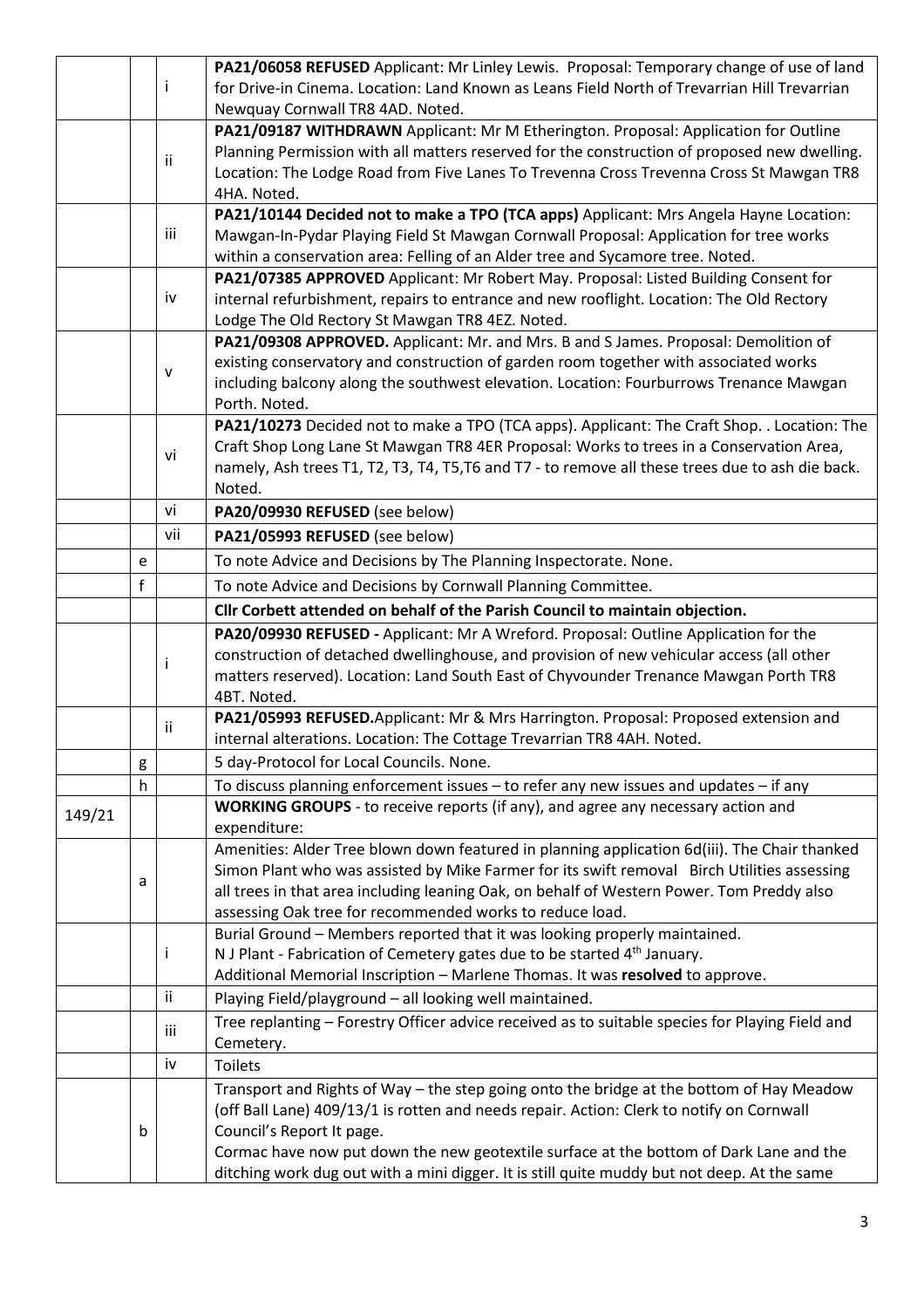|        |    |     | time, they have put in two new wicket gates to replace the stiles. Action: Clerk to thank Chris    |  |  |  |  |  |
|--------|----|-----|----------------------------------------------------------------------------------------------------|--|--|--|--|--|
|        |    |     | Monk, Cormac.                                                                                      |  |  |  |  |  |
|        |    | i.  | Modification Order Rectory Lane - Determination: restricted Byway                                  |  |  |  |  |  |
|        |    |     | Trevarrian traffic calming - to note 20 is plenty initial rollout does not include Trevarrian.     |  |  |  |  |  |
|        |    | ii  | Decision required on locations for solar powered speed devices. Action: Clerk to contact           |  |  |  |  |  |
|        |    |     | Adrian Drake, Highways for advice.                                                                 |  |  |  |  |  |
|        |    |     | Beach and Environment - incident of quicksand on the south side of the beach entrance              |  |  |  |  |  |
|        | C  |     | Action: Clerk to contact Jolyon Sharpe, Countryside Officer Cornwall Council, Environment          |  |  |  |  |  |
|        |    |     | Service requesting suitable signage to alert users to the danger.                                  |  |  |  |  |  |
|        |    |     | Cliff Fall signage - to consider giving permission for CC to erect on PC entrance - as circulated. |  |  |  |  |  |
|        |    | Ť   | Proposed by Cllr W Corbett and seconded by Cllr K Mullard and it was resolved to give              |  |  |  |  |  |
|        |    |     | permission.                                                                                        |  |  |  |  |  |
|        |    |     | Neighbourhood Plan - There was no December meeting, but a consultation took place at the           |  |  |  |  |  |
|        | d  |     | Christmas Fair at Retorrick Mill. Thanks to go to Kate and Kate for running the stand and Wilf     |  |  |  |  |  |
|        |    |     | at Retorrick Mill for giving permission to undertake.                                              |  |  |  |  |  |
|        | e  |     | St Mawgan Community Hall - focus on engaging solicitor to undertake amendments to hall             |  |  |  |  |  |
|        |    |     | Trust Deed.                                                                                        |  |  |  |  |  |
| 150/21 |    |     | <b>REPORTS FROM MEETINGS:</b>                                                                      |  |  |  |  |  |
|        |    |     | Community Network Partnership - 7th December meeting amended to 9 <sup>th</sup> December. Chair    |  |  |  |  |  |
|        |    | Ť   | to attend.                                                                                         |  |  |  |  |  |
| 151/21 |    |     | To note and discuss (if appropriate) the correspondence received since the last meeting and        |  |  |  |  |  |
|        |    |     | any associated actions and expenditure:                                                            |  |  |  |  |  |
|        |    |     |                                                                                                    |  |  |  |  |  |
|        |    | i.  | Civility and Respect Project. Noted.                                                               |  |  |  |  |  |
|        |    | ii  | Dreckly editorial response - Cllr S Karkeek to kindly request that civility and respect be         |  |  |  |  |  |
|        |    |     | observed.                                                                                          |  |  |  |  |  |
|        |    | iii | Monitoring Officer's Meeting (previously circulated 12/11). Noted.                                 |  |  |  |  |  |
| 152/21 |    |     | <b>FINANCE and LEGISLATION:</b>                                                                    |  |  |  |  |  |
|        |    |     | To note any income received: Bank Interest: £0.36p, Burial Ground: P Lobb (Steven James            |  |  |  |  |  |
|        | a  |     | Lobb plot A293 - £323. A Hambly 3 plot reservations - £810, A Prowse 1 plot reservation -          |  |  |  |  |  |
|        |    |     |                                                                                                    |  |  |  |  |  |
|        |    |     | £323, Additional Memorial Inscription Marlene Thomas - £31. Beach Clean donation: £35              |  |  |  |  |  |
|        |    |     | Noted.                                                                                             |  |  |  |  |  |
|        |    |     | Moneysoft Payroll Manager Annual Licence Renewal - to give retrospective approval in the           |  |  |  |  |  |
|        | b  |     | sum of £90.00. Proposed by Cllr L McKenzie and seconded by Cllr J McLuskie and it was              |  |  |  |  |  |
|        |    |     | resolved to approve.                                                                               |  |  |  |  |  |
|        |    |     | Code of Conduct Training - to approve payment of virtual session for two delegates in the          |  |  |  |  |  |
|        | c  |     | sum of £48 - Cllrs S Karkeek and D Carter. Proposed by Cllr K Mullard and seconded by Cllr W       |  |  |  |  |  |
|        |    |     | Corbett and it was resolved to approve.                                                            |  |  |  |  |  |
|        | d  |     | Clerk's Salary - national pay away April 2021 still not finalised.                                 |  |  |  |  |  |
|        |    |     | Accounts - to approve invoices for payment via online banking after the meeting (list              |  |  |  |  |  |
|        | e  |     | circulated prior to the meeting). Cllr W Corbett and seconded by Cllr K Mullard and it was         |  |  |  |  |  |
|        |    |     | resolved to approve.                                                                               |  |  |  |  |  |
|        |    |     | Community Infrastructure Levy Report for the financial year 01/04/2020 - 31/03/2021 - to           |  |  |  |  |  |
|        | f  |     | note submission to Cornwall Council Planning and Sustainable Development department and            |  |  |  |  |  |
|        |    |     | upload to Parish Council website. Noted.                                                           |  |  |  |  |  |
|        | g  |     | Budget 2022/23 - to approve expenditure budget as circulated. Proposed by Cllr S Karkeek           |  |  |  |  |  |
|        |    |     | and seconded by Cllr W Corbett and was resolved to approve.                                        |  |  |  |  |  |
|        | h. |     | Precept 2022/23 - to agree the precept for 2022/23. Proposed by Cllr W Corbett and                 |  |  |  |  |  |
|        |    |     | seconded by Cllr J McKluskie and it was resolved to set the precept at £40,750.00.                 |  |  |  |  |  |
|        | i  |     | Council Tax Support Grant Funding 2022/23 - to note Indicative Grant Funding Allocation in         |  |  |  |  |  |
|        |    |     | the sum of £259.16. Noted.<br>Schedule of Meetings 2022 - to approve. It was resolved to approve.  |  |  |  |  |  |